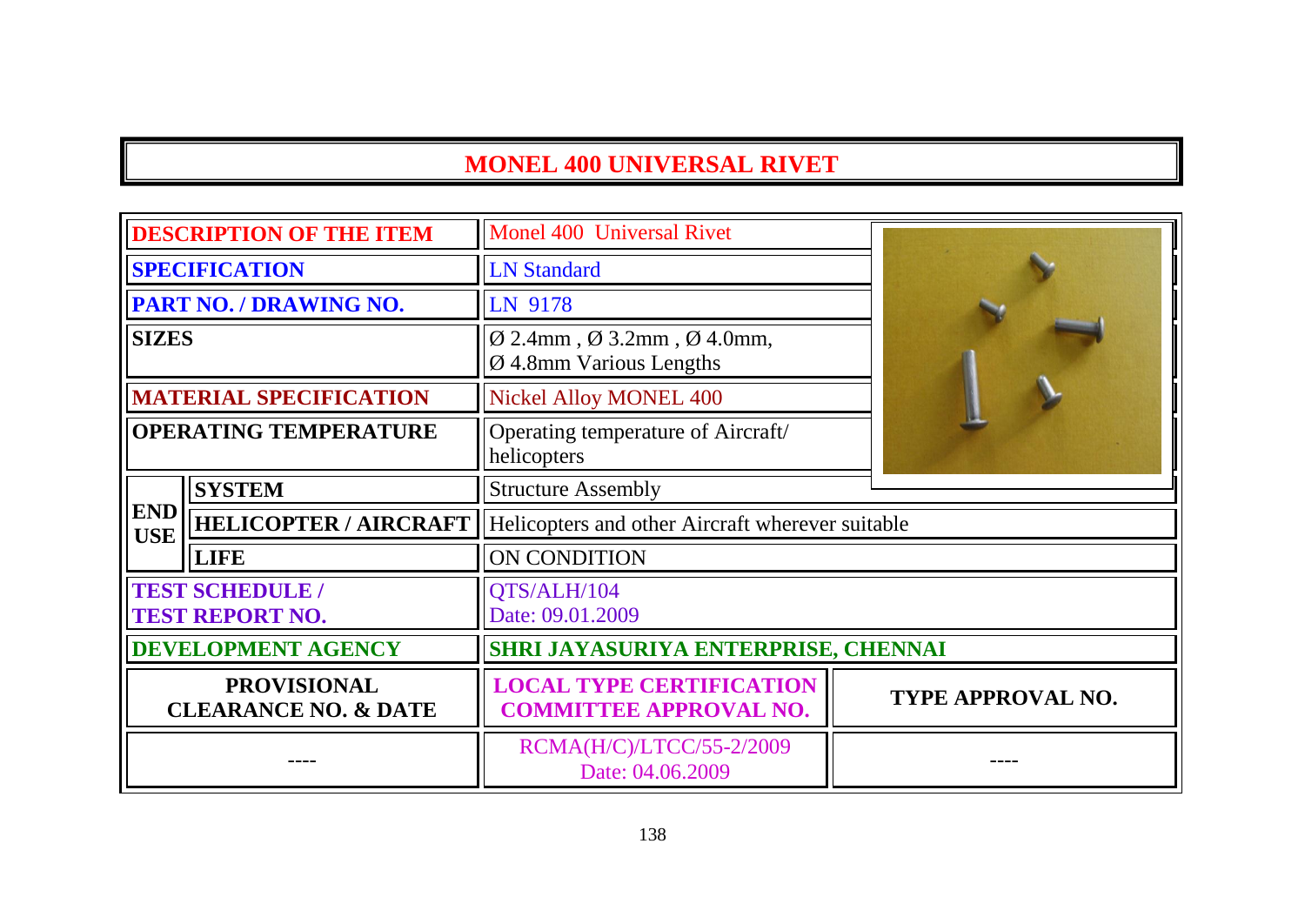# **MONEL 400 CSK RIVET**

| <b>DESCRIPTION OF THE ITEM</b>                        |                                                  | Monel 400 Csk Rivet                                                                                  |                          |
|-------------------------------------------------------|--------------------------------------------------|------------------------------------------------------------------------------------------------------|--------------------------|
| <b>SPECIFICATION</b>                                  |                                                  | <b>LN</b> Standard                                                                                   |                          |
|                                                       | PART NO. / DRAWING NO.                           | LN 9179                                                                                              |                          |
| <b>SIZES</b>                                          |                                                  | $\varnothing$ 2.4mm, $\varnothing$ 3.2mm, $\varnothing$ 4.0mm,<br>$\varnothing$ 4.8mm Various Length |                          |
|                                                       | <b>MATERIAL SPECIFICATION</b>                    | Nickel alloy MONEL 400                                                                               |                          |
| <b>OPERATING TEMPERATURE</b>                          |                                                  | Operating temperature of Aircraft/<br>helicopters                                                    |                          |
|                                                       | <b>SYSTEM</b>                                    | <b>Structure Assembly</b>                                                                            |                          |
| <b>END</b><br><b>USE</b>                              | <b>HELICOPTER / AIRCRAFT</b>                     | Helicopters and other Aircraft wherever suitable                                                     |                          |
|                                                       | <b>LIFE</b>                                      | ON CONDITION                                                                                         |                          |
|                                                       | <b>TEST SCHEDULE /</b><br><b>TEST REPORT NO.</b> | QTS/ALH/104, Date: 09.01.2009<br>H/1/90-1/309/2009, Date: 04.02.2009                                 |                          |
| <b>DEVELOPMENT AGENCY</b>                             |                                                  | SHRI JAYASURIYA ENTERPRISE, CHENNAI                                                                  |                          |
| <b>PROVISIONAL</b><br><b>CLEARANCE NO. &amp; DATE</b> |                                                  | <b>LOCAL TYPE CERTIFICATION</b><br><b>COMMITTEE APPROVAL NO.</b>                                     | <b>TYPE APPROVAL NO.</b> |
|                                                       |                                                  | RCMA(H/C)/LTCC/55-2/2009<br>Date: 04.06.2009                                                         |                          |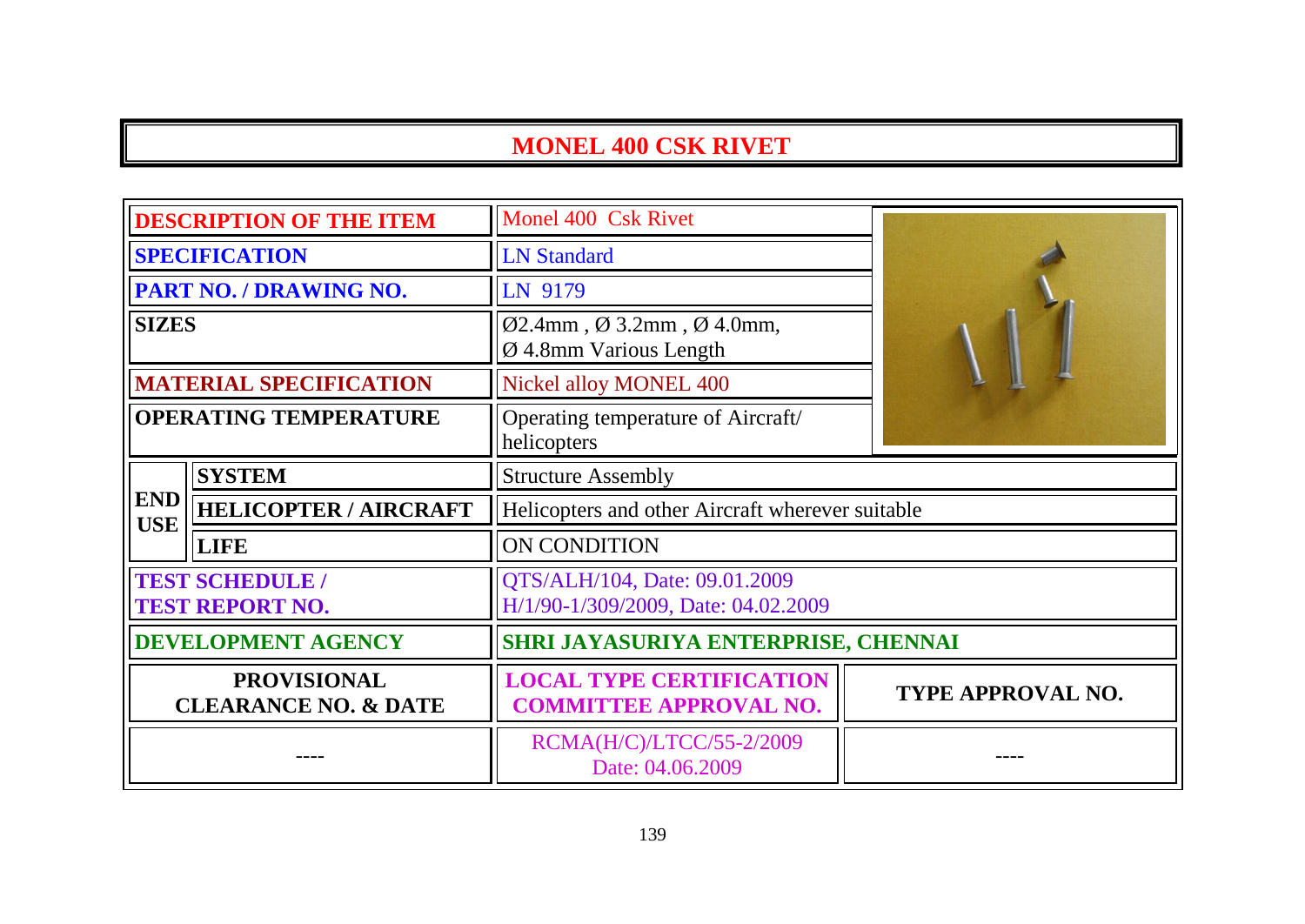### **UNIVERSAL HEAD RIVET**

| <b>DESCRIPTION OF THE ITEM</b>                        |                               | <b>Universal Head Rivet</b>                                      |                   |
|-------------------------------------------------------|-------------------------------|------------------------------------------------------------------|-------------------|
| <b>SPECIFICATION</b>                                  |                               | <b>LN Standard</b>                                               |                   |
| PART NO. / DRAWING NO.                                |                               | LN 9198                                                          |                   |
| <b>SIZES</b>                                          |                               | Entire series                                                    |                   |
|                                                       | <b>MATERIAL SPECIFICATION</b> | Aluminum Alloy 2017, 2117                                        |                   |
| <b>OPERATING TEMPERATURE</b>                          |                               | Operating temperature of Aircraft/<br>helicopters                |                   |
|                                                       | <b>SYSTEM</b>                 | <b>Structure Assembly</b>                                        |                   |
| <b>END</b><br><b>USE</b>                              | <b>HELICOPTER / AIRCRAFT</b>  | Helicopters and other Aircraft wherever suitable                 |                   |
|                                                       | <b>LIFE</b>                   | ON CONDITION                                                     |                   |
| <b>TEST SCHEDULE /</b><br><b>TEST REPORT NO.</b>      |                               | QTS/ALH/55<br>Date: 22.04.2003                                   |                   |
| <b>DEVELOPMENT AGENCY</b>                             |                               | SHRI JAYASURIYA ENTERPRISE, CHENNAI                              |                   |
| <b>PROVISIONAL</b><br><b>CLEARANCE NO. &amp; DATE</b> |                               | <b>LOCAL TYPE CERTIFICATION</b><br><b>COMMITTEE APPROVAL NO.</b> | TYPE APPROVAL NO. |
|                                                       |                               | RCMA(H/C)/LTCC/55-2/2006<br>Date: 24.11.2006 & 21.12.2006        |                   |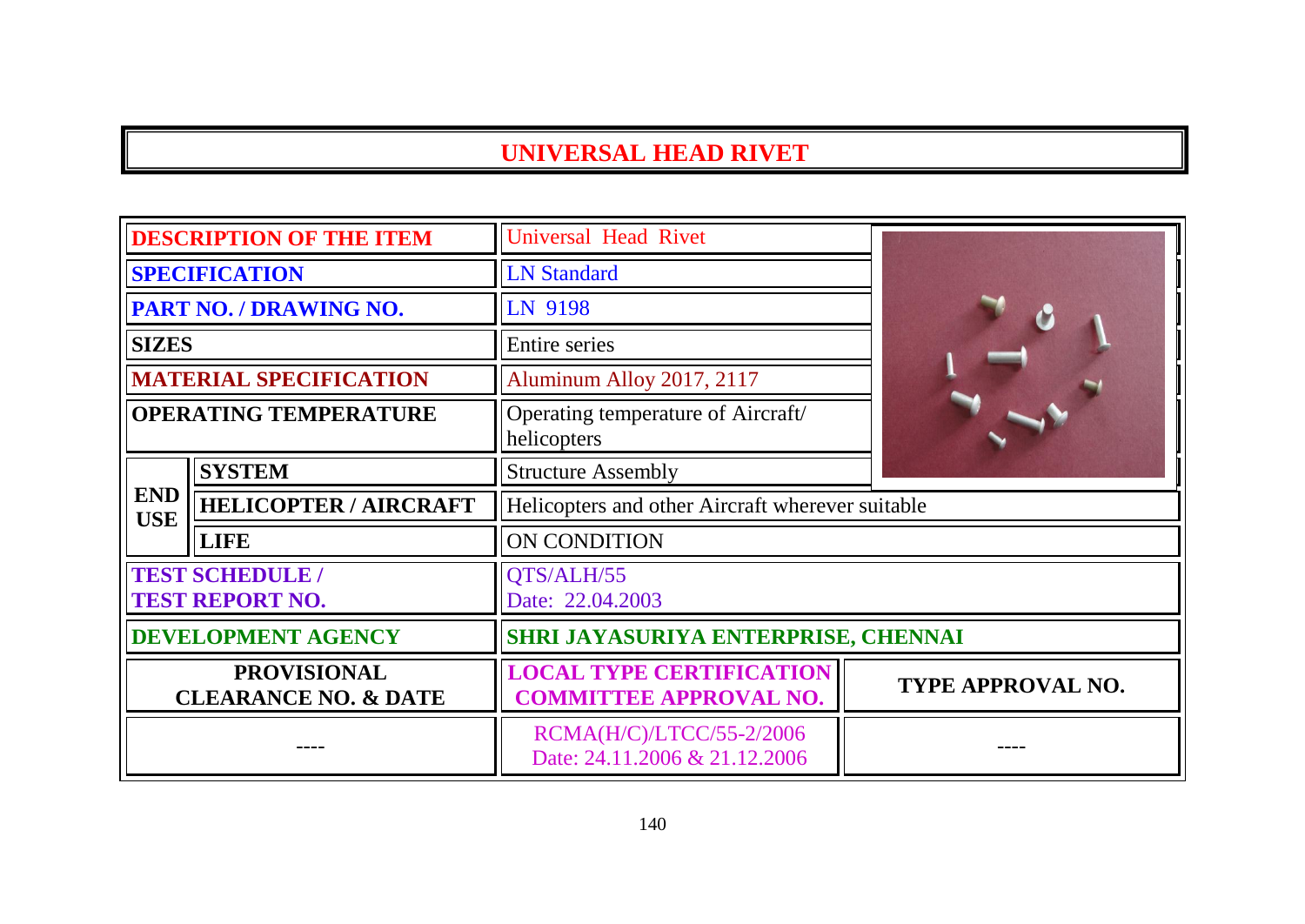### **HS UNIVERSAL RIVET**

| <b>DESCRIPTION OF THE ITEM</b>                        |                                                  | <b>HS</b> Universal Rivet                                                  |                          |
|-------------------------------------------------------|--------------------------------------------------|----------------------------------------------------------------------------|--------------------------|
| <b>SPECIFICATION</b>                                  |                                                  | <b>HS Standard</b>                                                         |                          |
|                                                       | PART NO. / DRAWING NO.                           | <b>HS 1006</b>                                                             |                          |
| <b>SIZES</b>                                          |                                                  | $\varnothing$ 1.6mm - $\varnothing$ 6.0mm with various lengths             |                          |
|                                                       | <b>MATERIAL SPECIFICATION</b>                    | <b>Aluminum Alloy B 65</b>                                                 |                          |
| <b>OPERATING TEMPERATURE</b>                          |                                                  | Operating temperature of Aircraft/<br>helicopters                          |                          |
|                                                       | <b>SYSTEM</b>                                    | <b>Structure Assembly</b>                                                  |                          |
| <b>END</b><br><b>USE</b>                              | <b>HELICOPTER / AIRCRAFT</b>                     | Helicopters and other Aircraft wherever suitable                           |                          |
|                                                       | <b>LIFE</b>                                      | ON CONDITION                                                               |                          |
|                                                       | <b>TEST SCHEDULE /</b><br><b>TEST REPORT NO.</b> | QTS/ALH/104, Date: 09.01.2009<br>H/DLE/I/65-19/544A/2007, Date: 24.08.2007 |                          |
| <b>DEVELOPMENT AGENCY</b>                             |                                                  | SHRI JAYASURIYA ENTERPRISE, CHENNAI                                        |                          |
| <b>PROVISIONAL</b><br><b>CLEARANCE NO. &amp; DATE</b> |                                                  | <b>LOCAL TYPE CERTIFICATION</b><br><b>COMMITTEE APPROVAL NO.</b>           | <b>TYPE APPROVAL NO.</b> |
|                                                       |                                                  | RCMA(H/C)/LTCC/55-2/2009<br>Date: 22.12.2009                               |                          |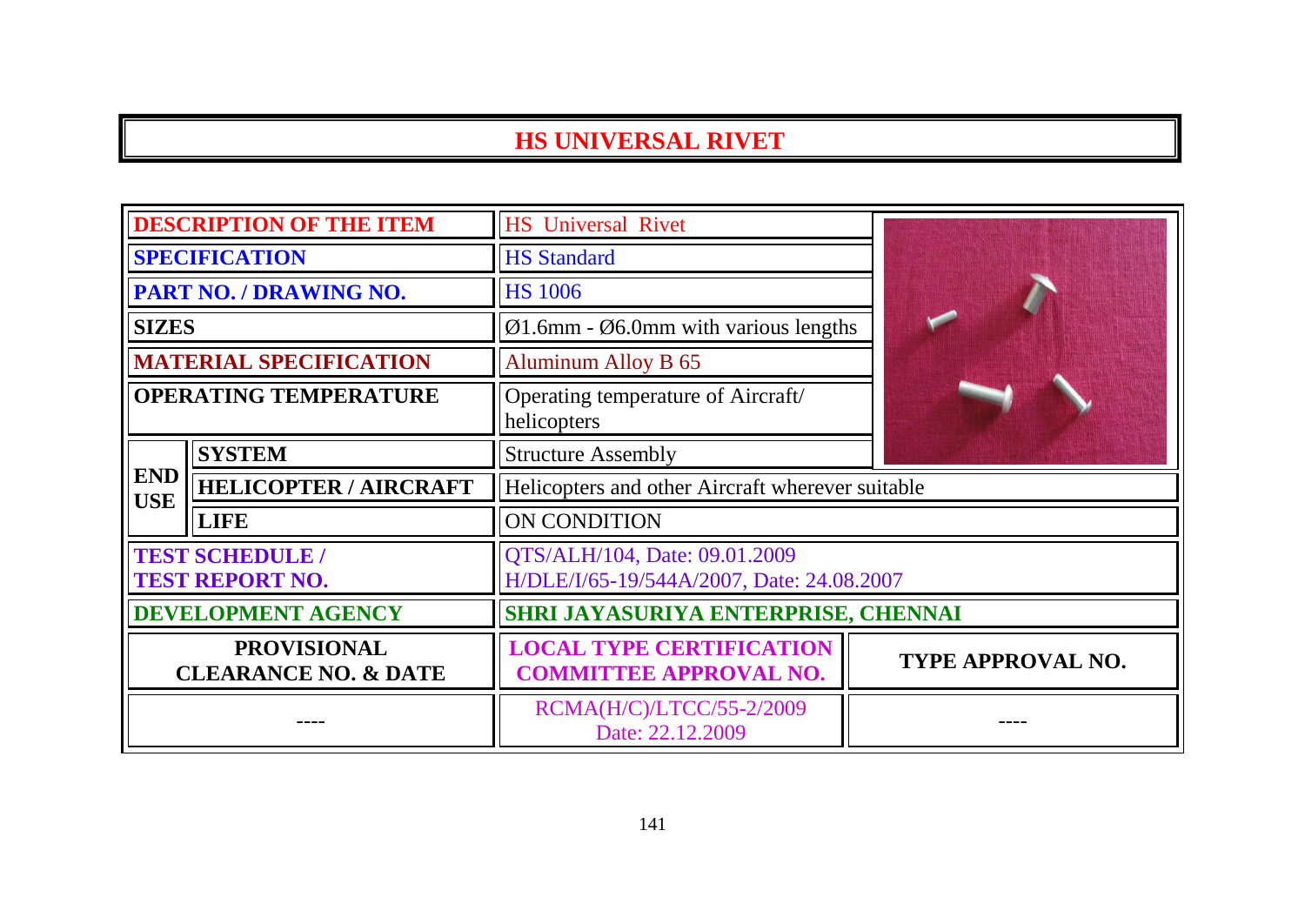# **UNIVERSAL HEAD RIVET**

| <b>DESCRIPTION OF THE ITEM</b>                        |                              | L 21-215 UNIVERSAL HEAD RIVET                                        |                   |
|-------------------------------------------------------|------------------------------|----------------------------------------------------------------------|-------------------|
| <b>SPECIFICATION</b>                                  |                              | L Standard                                                           |                   |
| PART NO. / DRAWING NO.                                |                              | L 21-215-DC Series, L 21-215-DE Series,<br><b>L 21-215-TB Series</b> |                   |
| <b>SIZES</b>                                          |                              | Various L Standard Sizes.                                            |                   |
| <b>MATERIAL SPECIFICATION</b>                         |                              | Aluminum Alloy i) 2117<br>ii) 2017<br>iii) Monel 400                 |                   |
| <b>OPERATING TEMPERATURE</b>                          |                              | Operating temperature of Aircraft/<br>helicopters                    |                   |
|                                                       | <b>SYSTEM</b>                | Structure / Integration of Systems and LRUs                          |                   |
| <b>END</b><br><b>USE</b>                              | <b>HELICOPTER / AIRCRAFT</b> | Helicopters and other Aircraft wherever suitable                     |                   |
|                                                       | <b>LIFE</b>                  | ON CONDITION                                                         |                   |
| <b>TEST SCHEDULE /</b><br><b>TEST REPORT NO.</b>      |                              | QTS/ALH/104<br>Date: 09.01.2009                                      |                   |
| <b>DEVELOPMENT AGENCY</b>                             |                              | SHRI JAYASURIYA ENTERPRISE, CHENNAI                                  |                   |
| <b>PROVISIONAL</b><br><b>CLEARANCE NO. &amp; DATE</b> |                              | <b>LOCAL TYPE CERTIFICATION</b><br><b>COMMITTEE APPROVAL NO.</b>     | TYPE APPROVAL NO. |
|                                                       |                              | RCMA(H/C)/LTCC/55-2/2010<br>Date: 11.06.2010                         |                   |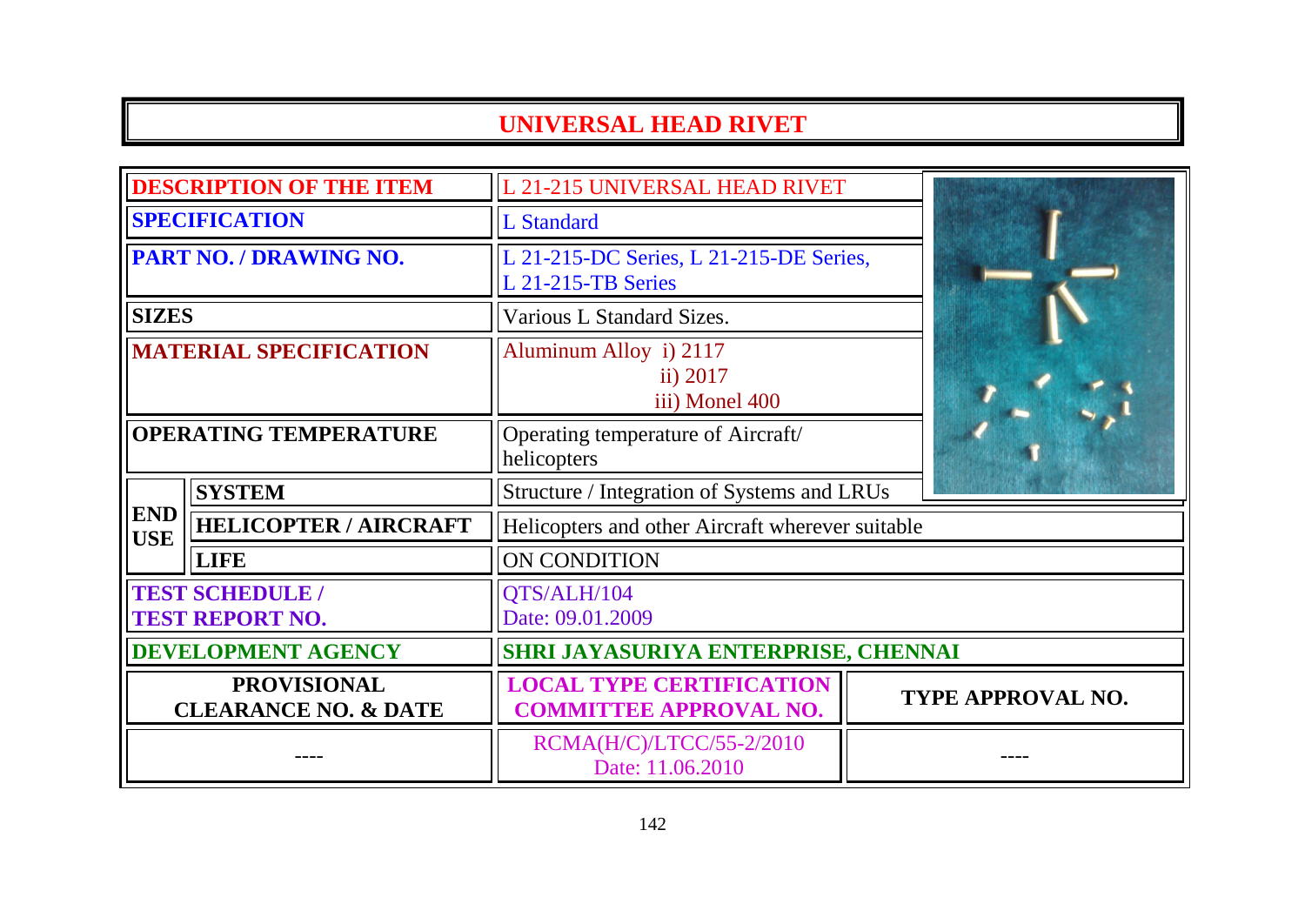### **CSK HEAD RIVET**

|                                                       | <b>DESCRIPTION OF THE ITEM</b> | <b>Csk Head Rivet</b>                                                                   |                          |
|-------------------------------------------------------|--------------------------------|-----------------------------------------------------------------------------------------|--------------------------|
| <b>SPECIFICATION</b>                                  |                                | <b>LN Standard</b>                                                                      |                          |
| PART NO. / DRAWING NO.                                |                                | LN 9199                                                                                 |                          |
| <b>SIZES</b>                                          |                                | <b>Entire Series</b>                                                                    |                          |
|                                                       | <b>MATERIAL SPECIFICATION</b>  | Aluminum Alloy 2017, 2117                                                               |                          |
| <b>OPERATING TEMPERATURE</b>                          |                                | Operating temperature of Aircraft/<br>helicopters                                       |                          |
|                                                       | <b>SYSTEM</b>                  |                                                                                         |                          |
| <b>END</b><br><b>USE</b>                              | <b>HELICOPTER / AIRCRAFT</b>   | Helicopters and other Aircraft wherever suitable                                        |                          |
|                                                       | <b>LIFE</b>                    | ON CONDITION                                                                            |                          |
| <b>TEST SCHEDULE /</b><br><b>TEST REPORT NO.</b>      |                                | QTS/ALH/55<br>Date: 22.04.2003                                                          |                          |
|                                                       | <b>DEVELOPMENT AGENCY</b>      | SHRI JAYASURIYA ENTERPRISE, CHENNAI                                                     |                          |
| <b>PROVISIONAL</b><br><b>CLEARANCE NO. &amp; DATE</b> |                                | <b>LOCAL TYPE CERTIFICATION</b><br><b>COMMITTEE APPROVAL NO.</b>                        | <b>TYPE APPROVAL NO.</b> |
|                                                       |                                | RCMA(H/C)/LTCC/55-2/2006<br>Date: 24.11.2006<br>RCMA(H/C)/55-2/2006<br>Date: 21.12.2006 |                          |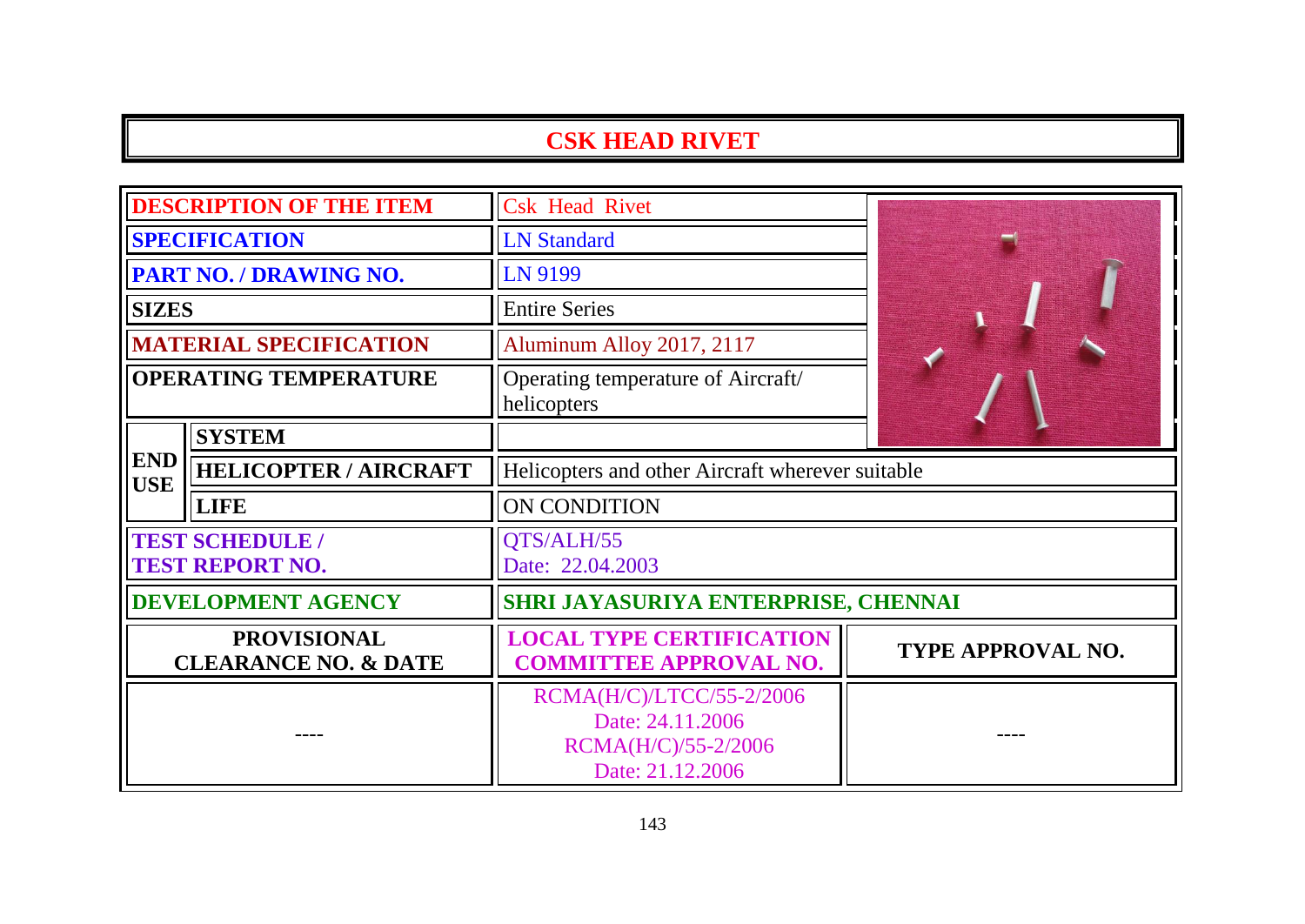### **HS CSK RIVET**

| <b>DESCRIPTION OF THE ITEM</b>                        |                                                  | <b>HS CSK Rivet</b>                                              |                          |
|-------------------------------------------------------|--------------------------------------------------|------------------------------------------------------------------|--------------------------|
| <b>SPECIFICATION</b>                                  |                                                  | <b>HS Standard</b>                                               |                          |
|                                                       | <b>PART NO. / DRAWING NO.</b>                    | <b>HS 1005</b>                                                   |                          |
| <b>SIZES</b>                                          |                                                  | $\varnothing$ 1.6mm - $\varnothing$ 6.0mm with various lengths   |                          |
|                                                       | <b>MATERIAL SPECIFICATION</b>                    | <b>Aluminum alloy B65</b>                                        |                          |
| <b>OPERATING TEMPERATURE</b>                          |                                                  | Operating temperature of Aircraft/<br>helicopters                |                          |
|                                                       | <b>SYSTEM</b>                                    | <b>Structure Assembly</b>                                        |                          |
| <b>END</b><br><b>USE</b>                              | <b>HELICOPTER / AIRCRAFT</b>                     | Helicopters and other Aircraft wherever suitable                 |                          |
|                                                       | <b>LIFE</b>                                      | ON CONDITION                                                     |                          |
|                                                       | <b>TEST SCHEDULE /</b><br><b>TEST REPORT NO.</b> | QTS/ALH/104<br>Date: 09.01.2009                                  |                          |
| <b>DEVELOPMENT AGENCY</b>                             |                                                  | SHRI JAYASURIYA ENTERPRISE, CHENNAI                              |                          |
| <b>PROVISIONAL</b><br><b>CLEARANCE NO. &amp; DATE</b> |                                                  | <b>LOCAL TYPE CERTIFICATION</b><br><b>COMMITTEE APPROVAL NO.</b> | <b>TYPE APPROVAL NO.</b> |
|                                                       |                                                  | RCMA(H/C)/LTCC/55-2/2009<br>Date: 22.12.2009                     |                          |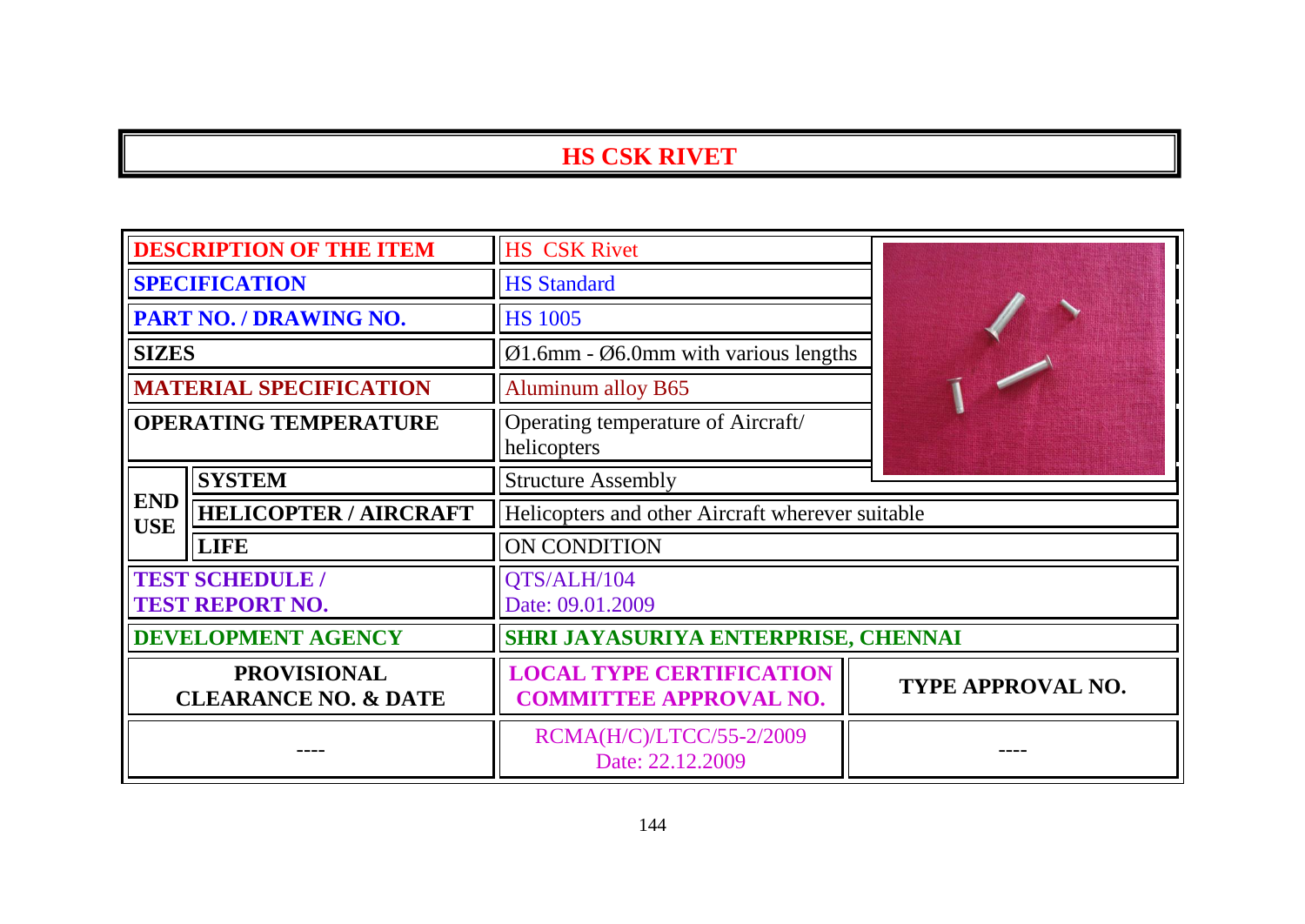# **L 21-217 CSK HEAD RIVET**

| <b>DESCRIPTION OF THE ITEM</b>                        |                                                  | L 21-217 CSK HEAD RIVET                                          |                   |
|-------------------------------------------------------|--------------------------------------------------|------------------------------------------------------------------|-------------------|
| <b>SPECIFICATION</b>                                  |                                                  | <b>L</b> Standard                                                |                   |
|                                                       | <b>PART NO. / DRAWING NO.</b>                    | L 21-217-TB Series                                               |                   |
| <b>SIZES</b>                                          |                                                  | <b>Various L Standard Sizes</b>                                  |                   |
|                                                       | <b>MATERIAL SPECIFICATION</b>                    | Monel 400                                                        |                   |
| <b>OPERATING TEMPERATURE</b>                          |                                                  | Operating temperature of Aircraft/<br>helicopters                |                   |
| <b>END</b>                                            | <b>SYSTEM</b>                                    | Structure / Integration of Systems and<br><b>LRUs</b>            |                   |
| <b>USE</b>                                            | <b>HELICOPTER / AIRCRAFT</b>                     | Helicopters and other Aircraft wherever suitable                 |                   |
|                                                       | <b>LIFE</b>                                      | ON CONDITION                                                     |                   |
|                                                       | <b>TEST SCHEDULE /</b><br><b>TEST REPORT NO.</b> | QTS/ALH/104<br>Date: 09.01.2009                                  |                   |
|                                                       | <b>DEVELOPMENT AGENCY</b>                        | <b>SHRI JAYASURIYA ENTERPRISE CHENNAI</b>                        |                   |
| <b>PROVISIONAL</b><br><b>CLEARANCE NO. &amp; DATE</b> |                                                  | <b>LOCAL TYPE CERTIFICATION</b><br><b>COMMITTEE APPROVAL NO.</b> | TYPE APPROVAL NO. |
|                                                       |                                                  | RCMA(H/C)/LTCC/55-2/2010<br>Date: 11.06.2010                     |                   |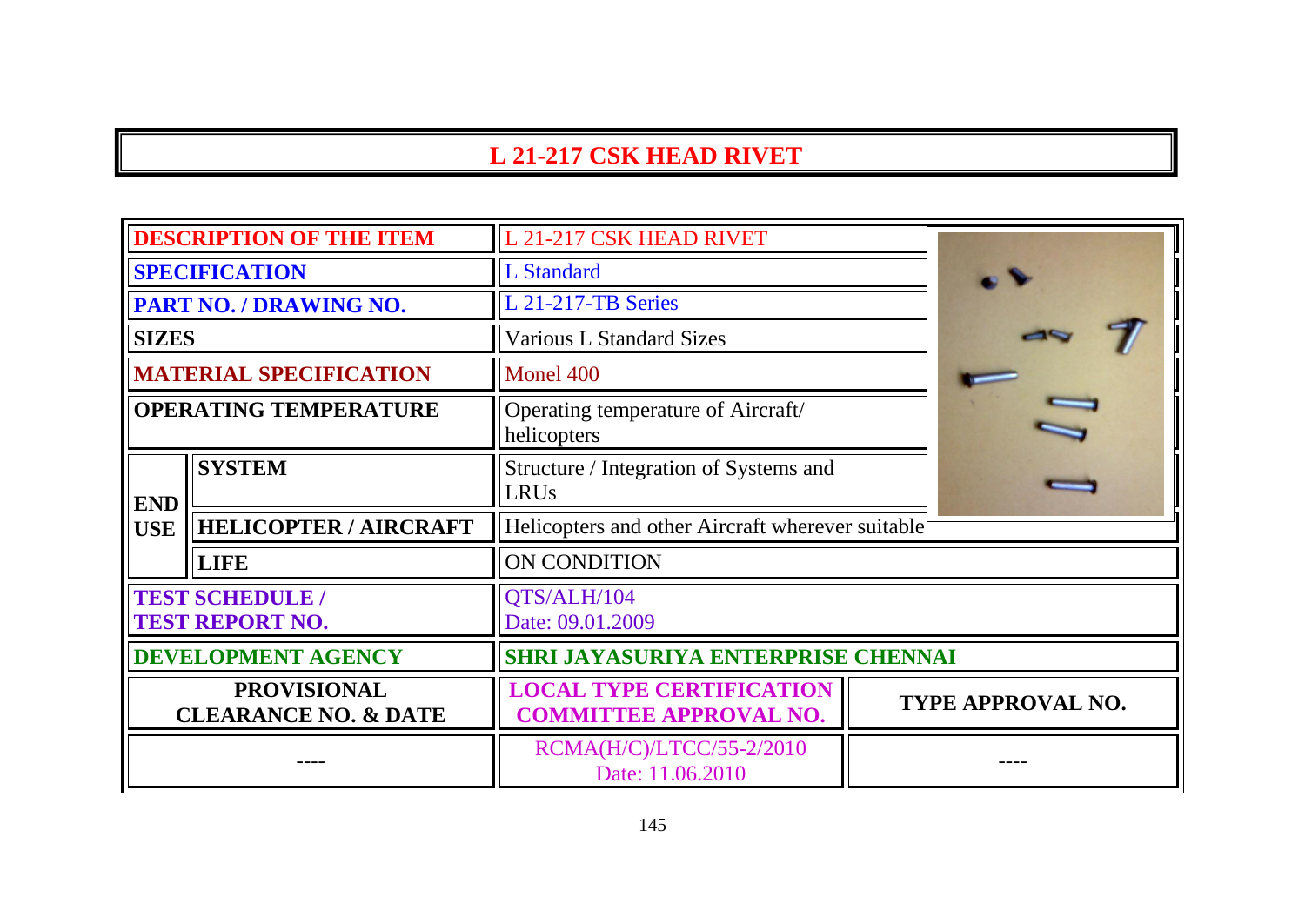### **L 21-218 CSK HEAD RIVET**

| <b>DESCRIPTION OF THE ITEM</b>                        |                                                  | L 21-218 CSK HEAD RIVET                                          |                   |
|-------------------------------------------------------|--------------------------------------------------|------------------------------------------------------------------|-------------------|
| <b>SPECIFICATION</b>                                  |                                                  | <b>L</b> Standard                                                |                   |
| PART NO. / DRAWING NO.                                |                                                  | L 21-218-DC Series<br>L 21-218-DE Series                         |                   |
| <b>SIZES</b>                                          |                                                  | <b>Various L Standard Sizes</b>                                  |                   |
|                                                       | <b>MATERIAL SPECIFICATION</b>                    | Aluminum Alloy 2117 & 2017                                       |                   |
| <b>OPERATING TEMPERATURE</b>                          |                                                  | Operating temperature of Aircraft/<br>helicopters                |                   |
|                                                       | <b>SYSTEM</b>                                    | Structure / Integration of Systems and LRUs                      |                   |
| <b>END</b><br><b>USE</b>                              | <b>HELICOPTER / AIRCRAFT</b>                     | Helicopters and other Aircraft wherever suitable                 |                   |
|                                                       | <b>LIFE</b>                                      | ON CONDITION                                                     |                   |
|                                                       | <b>TEST SCHEDULE /</b><br><b>TEST REPORT NO.</b> | QTS/ALH/104<br>Date: 09.01.2009                                  |                   |
| <b>DEVELOPMENT AGENCY</b>                             |                                                  | SHRI JAYASURIYA ENTERPRISE CHENNAI                               |                   |
| <b>PROVISIONAL</b><br><b>CLEARANCE NO. &amp; DATE</b> |                                                  | <b>LOCAL TYPE CERTIFICATION</b><br><b>COMMITTEE APPROVAL NO.</b> | TYPE APPROVAL NO. |
|                                                       |                                                  | RCMA(H/C)/LTCC/55-2/2010<br>Date: 11.06.2010                     |                   |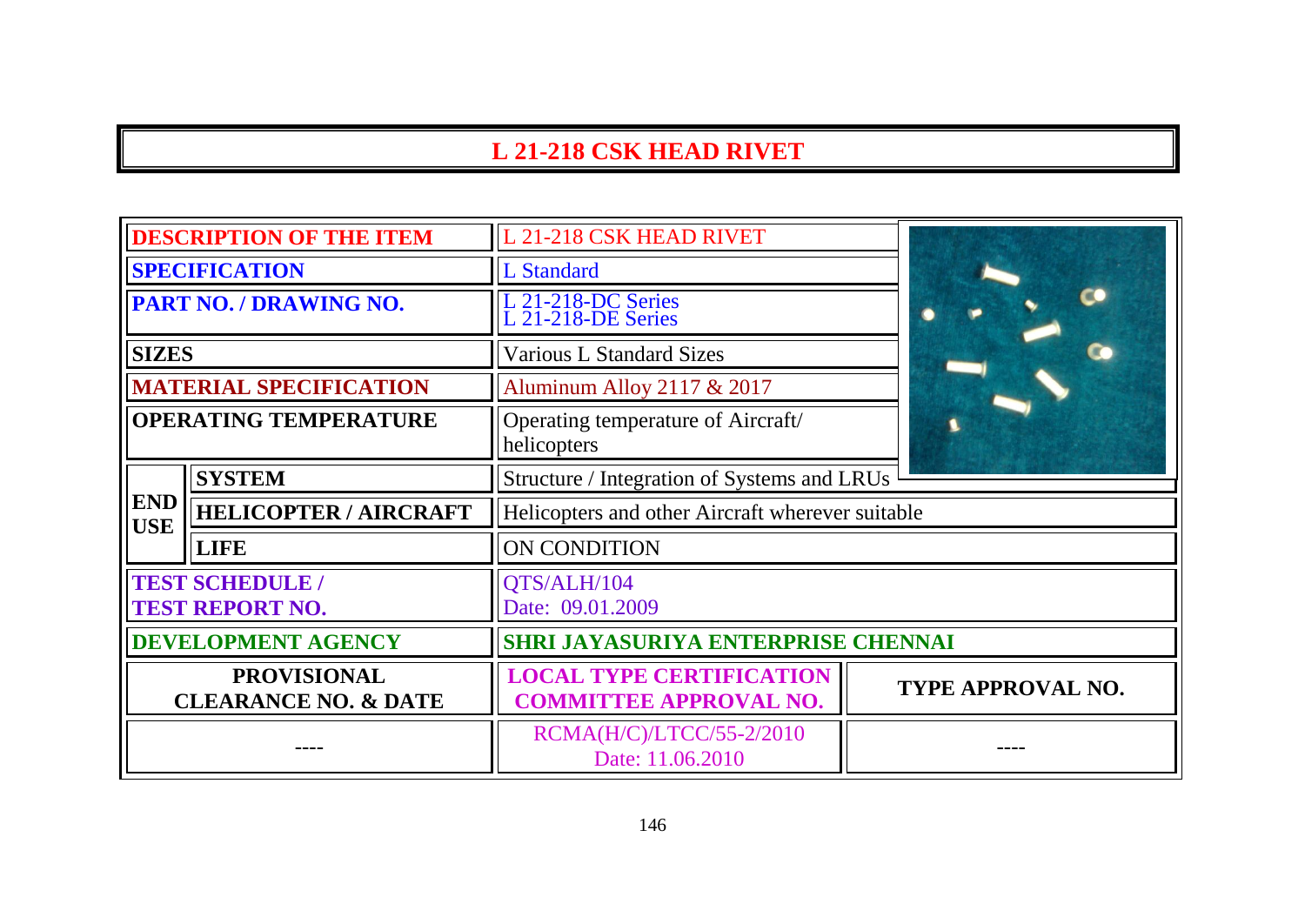# **L 21-216- 90º CSK HEAD RIVET**

| <b>DESCRIPTION OF THE ITEM</b>                        |                              | L 21-216-90° CSK HEAD RIVET                                      |                   |
|-------------------------------------------------------|------------------------------|------------------------------------------------------------------|-------------------|
| <b>SPECIFICATION</b>                                  |                              | <b>L</b> Standard                                                |                   |
| PART NO. / DRAWING NO.                                |                              | L 21-216-DC Series<br>L 21-216-DE Series<br>L 21-216-TB Series   |                   |
| <b>SIZES</b>                                          |                              | <b>Various L Standard Sizes</b>                                  |                   |
| <b>MATERIAL SPECIFICATION</b>                         |                              | Aluminum Alloy 2117, 2017 &<br>Monal 400                         |                   |
| <b>OPERATING TEMPERATURE</b>                          |                              | Operating temperature of Aircraft/<br>helicopters                |                   |
|                                                       | <b>SYSTEM</b>                | Structure / Integration of Systems and LRUs                      |                   |
| <b>END</b><br><b>USE</b>                              | <b>HELICOPTER / AIRCRAFT</b> | Helicopters and other Aircraft wherever suitable                 |                   |
|                                                       | <b>LIFE</b>                  | ON CONDITION                                                     |                   |
| <b>TEST SCHEDULE /</b><br><b>TEST REPORT NO.</b>      |                              | QTS/ALH/104<br>Date: 09.01.2009                                  |                   |
| <b>DEVELOPMENT AGENCY</b>                             |                              | SHRI JAYASURIYA ENTERPRISE CHENNAI                               |                   |
| <b>PROVISIONAL</b><br><b>CLEARANCE NO. &amp; DATE</b> |                              | <b>LOCAL TYPE CERTIFICATION</b><br><b>COMMITTEE APPROVAL NO.</b> | TYPE APPROVAL NO. |
|                                                       |                              | RCMA(H/C)/LTCC/55-2/2010<br>Date: 11.06.2010                     |                   |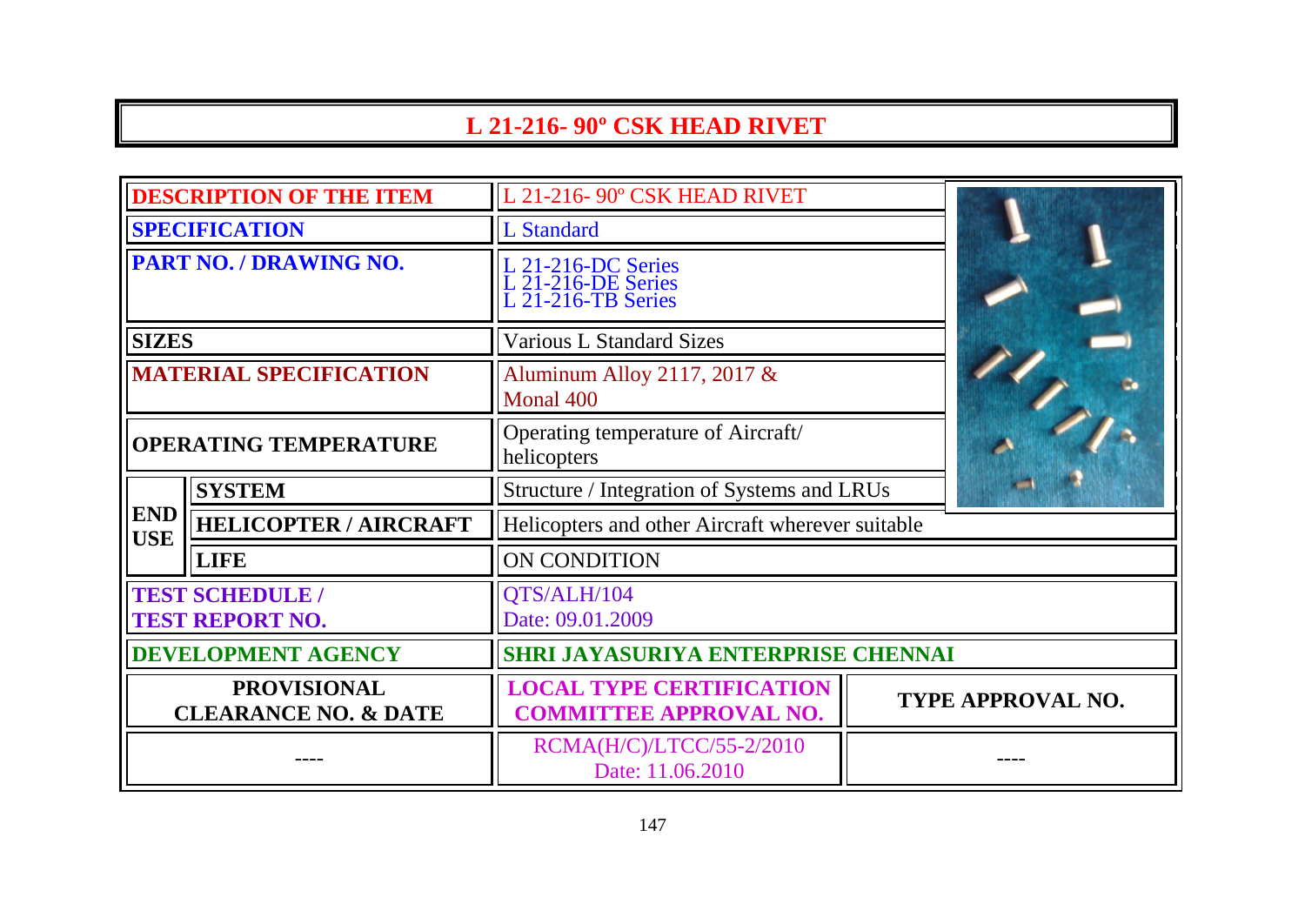### **L 21-213- 120º CSK HEAD RIVET**

| <b>DESCRIPTION OF THE ITEM</b>                        |                              | L 21-213-120° CSK HEAD RIVET                                                             |                   |  |
|-------------------------------------------------------|------------------------------|------------------------------------------------------------------------------------------|-------------------|--|
| <b>SPECIFICATION</b>                                  |                              | <b>L</b> Standard                                                                        |                   |  |
| PART NO. / DRAWING NO.                                |                              | L 21-213-DC Series – 2117<br>L 21-213-DE Series – 2017<br>L 21-213-TB Series – Monel 400 |                   |  |
| <b>SIZES</b>                                          |                              | <b>Various L Standard Sizes</b>                                                          |                   |  |
| <b>MATERIAL SPECIFICATION</b>                         |                              | Aluminum Alloy 2117, 2017 &<br>Monel 400                                                 |                   |  |
| <b>OPERATING TEMPERATURE</b>                          |                              | Operating temperature of Aircraft/<br>helicopters                                        |                   |  |
|                                                       | <b>SYSTEM</b>                | Structure / Integration of Systems and LRUs                                              |                   |  |
| <b>END</b><br><b>USE</b>                              | <b>HELICOPTER / AIRCRAFT</b> | Helicopters and other Aircraft wherever suitable                                         |                   |  |
|                                                       | <b>LIFE</b>                  | ON CONDITION                                                                             |                   |  |
| <b>TEST SCHEDULE /</b><br><b>TEST REPORT NO.</b>      |                              | QTS/ALH/104<br>Date: 09.01.2009                                                          |                   |  |
| <b>DEVELOPMENT AGENCY</b>                             |                              | SHRI JAYASURIYA ENTERPRISE CHENNAI                                                       |                   |  |
| <b>PROVISIONAL</b><br><b>CLEARANCE NO. &amp; DATE</b> |                              | <b>LOCAL TYPE CERTIFICATION</b><br><b>COMMITTEE APPROVAL NO.</b>                         | TYPE APPROVAL NO. |  |
|                                                       |                              | RCMA(H/C)/LTCC/55-2/2010<br>Date: 11.06.2010                                             |                   |  |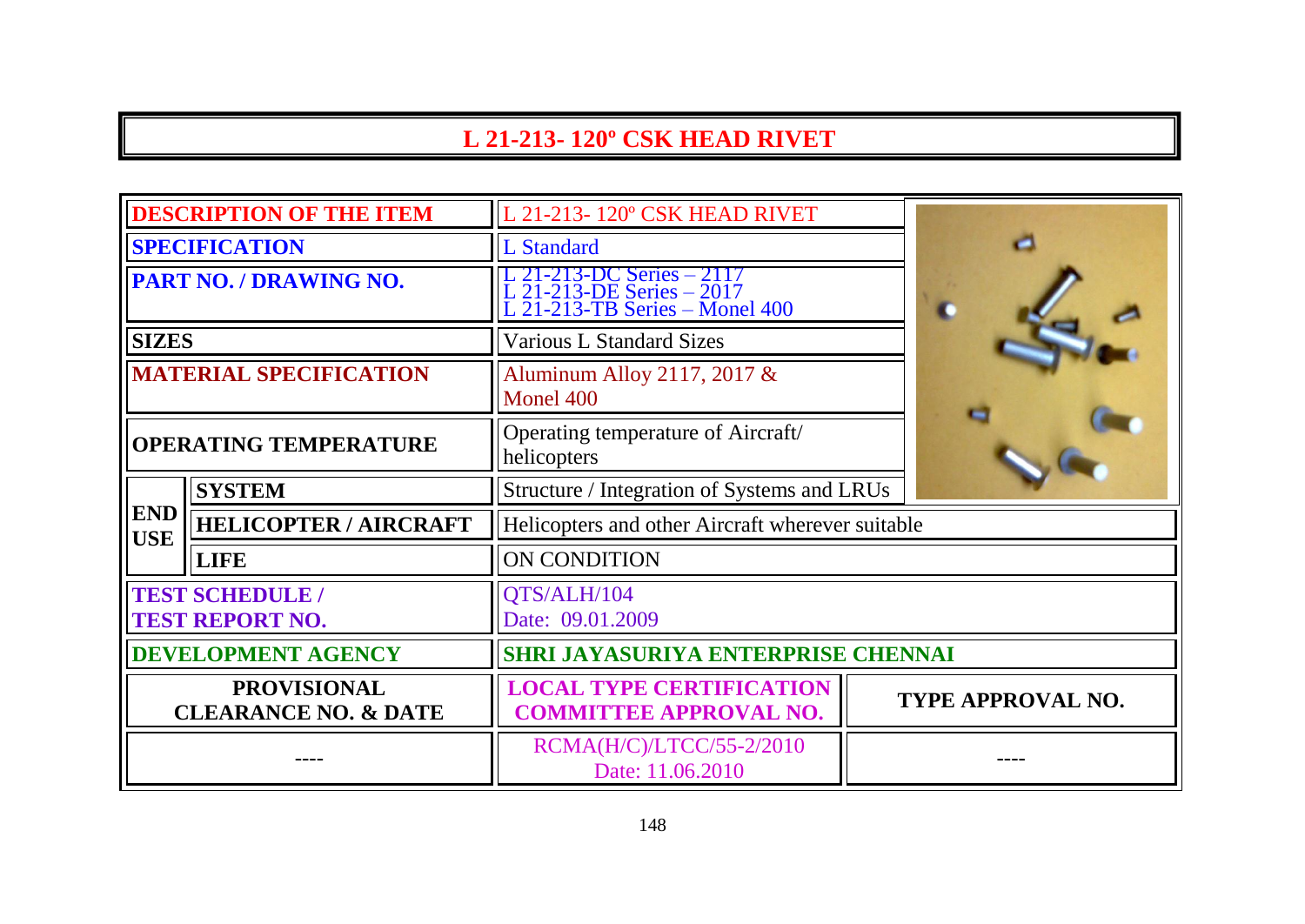# **L 21-211 MUSHROOM HEAD RIVET**

| <b>DESCRIPTION OF THE ITEM</b>                        |                              | L 21-211 MUSHROOM HEAD RIVET                                     |                   |
|-------------------------------------------------------|------------------------------|------------------------------------------------------------------|-------------------|
| <b>SPECIFICATION</b>                                  |                              | <b>L</b> Standard                                                |                   |
| PART NO. / DRAWING NO.                                |                              | C Series<br>21-211-DE Series<br>21-211-TB Series                 |                   |
| <b>SIZES</b>                                          |                              | <b>Various L Standard Sizes</b>                                  |                   |
| <b>MATERIAL SPECIFICATION</b>                         |                              | Aluminum Alloy 2117, 2017 &<br>Monel 400                         |                   |
| <b>OPERATING TEMPERATURE</b>                          |                              | Operating temperature of Aircraft/<br>helicopters                |                   |
|                                                       | <b>SYSTEM</b>                | Structure / Integration of Systems and LRUs                      |                   |
| <b>END</b><br><b>USE</b>                              | <b>HELICOPTER / AIRCRAFT</b> | Helicopters and other Aircraft wherever suitable                 |                   |
|                                                       | <b>LIFE</b>                  | <b>ON CONDITION</b>                                              |                   |
| <b>TEST SCHEDULE /</b><br><b>TEST REPORT NO.</b>      |                              | QTS/ALH/104<br>Date: 09.01.2009                                  |                   |
| <b>DEVELOPMENT AGENCY</b>                             |                              | SHRI JAYASURIYA ENTERPRISE CHENNAI                               |                   |
| <b>PROVISIONAL</b><br><b>CLEARANCE NO. &amp; DATE</b> |                              | <b>LOCAL TYPE CERTIFICATION</b><br><b>COMMITTEE APPROVAL NO.</b> | TYPE APPROVAL NO. |
|                                                       |                              | RCMA(H/C)/LTCC/55-2/2010<br>Date: 11.06.2010                     |                   |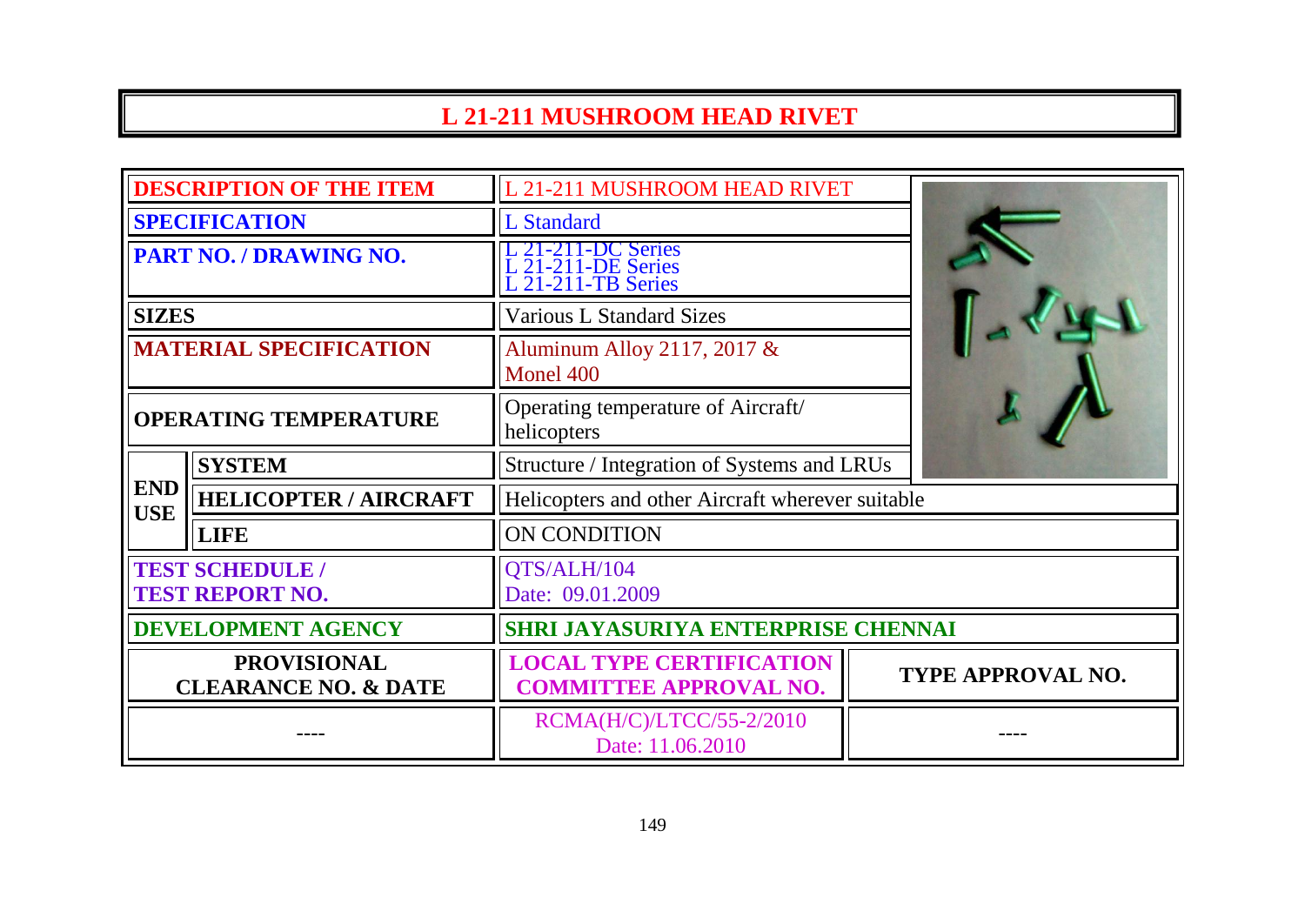### **TUBULAR RIVET**

| <b>DESCRIPTION OF THE ITEM</b>                        |                              | <b>Tubular Rivet</b>                                                          |                          |  |
|-------------------------------------------------------|------------------------------|-------------------------------------------------------------------------------|--------------------------|--|
| <b>SPECIFICATION</b>                                  |                              | L 21250-043-020 ADL<br>L 21250-043-028 ADL<br>L 21250-064-028 ADL             |                          |  |
| <b>PART NO. / DRAWING NO.</b>                         |                              | POL/L 21250-043-020 ADL<br>POL/L 21250-043-028 ADL<br>POL/L 21250-064-028 ADL |                          |  |
| <b>SIZES</b>                                          |                              | As per standard                                                               |                          |  |
| <b>MATERIAL SPECIFICATION</b>                         |                              | XC18 (STEEL)                                                                  |                          |  |
| <b>OPERATING TEMPERATURE</b>                          |                              | Operating range of Helicopters and Aircraft                                   |                          |  |
|                                                       | <b>SYSTEM</b>                | <b>Structure (Crew Seat)</b>                                                  |                          |  |
| <b>END</b><br><b>USE</b>                              | <b>HELICOPTER / AIRCRAFT</b> | Helicopters and Aircraft wherever suitable                                    |                          |  |
|                                                       | <b>LIFE</b>                  | ON CONDITION                                                                  |                          |  |
| <b>TEST SCHEDULE/</b><br><b>TEST ORDER NO.</b>        |                              | ALH/IND/132<br>Date: 04.03.2010                                               |                          |  |
| <b>DEVELOPMENT AGENCY</b>                             |                              | <b>M/s POLYNEX, BANGALORE</b>                                                 |                          |  |
| <b>PROVISIONAL</b><br><b>CLEARANCE NO. &amp; DATE</b> |                              | <b>LOCAL TYPE CERTIFICATION</b><br><b>COMMITTEE APPROVAL NO.</b>              | <b>TYPE APPROVAL NO.</b> |  |
|                                                       |                              | RCMA(H/C)/LTCC/55-2/2010<br>Date: 09.07.2010                                  |                          |  |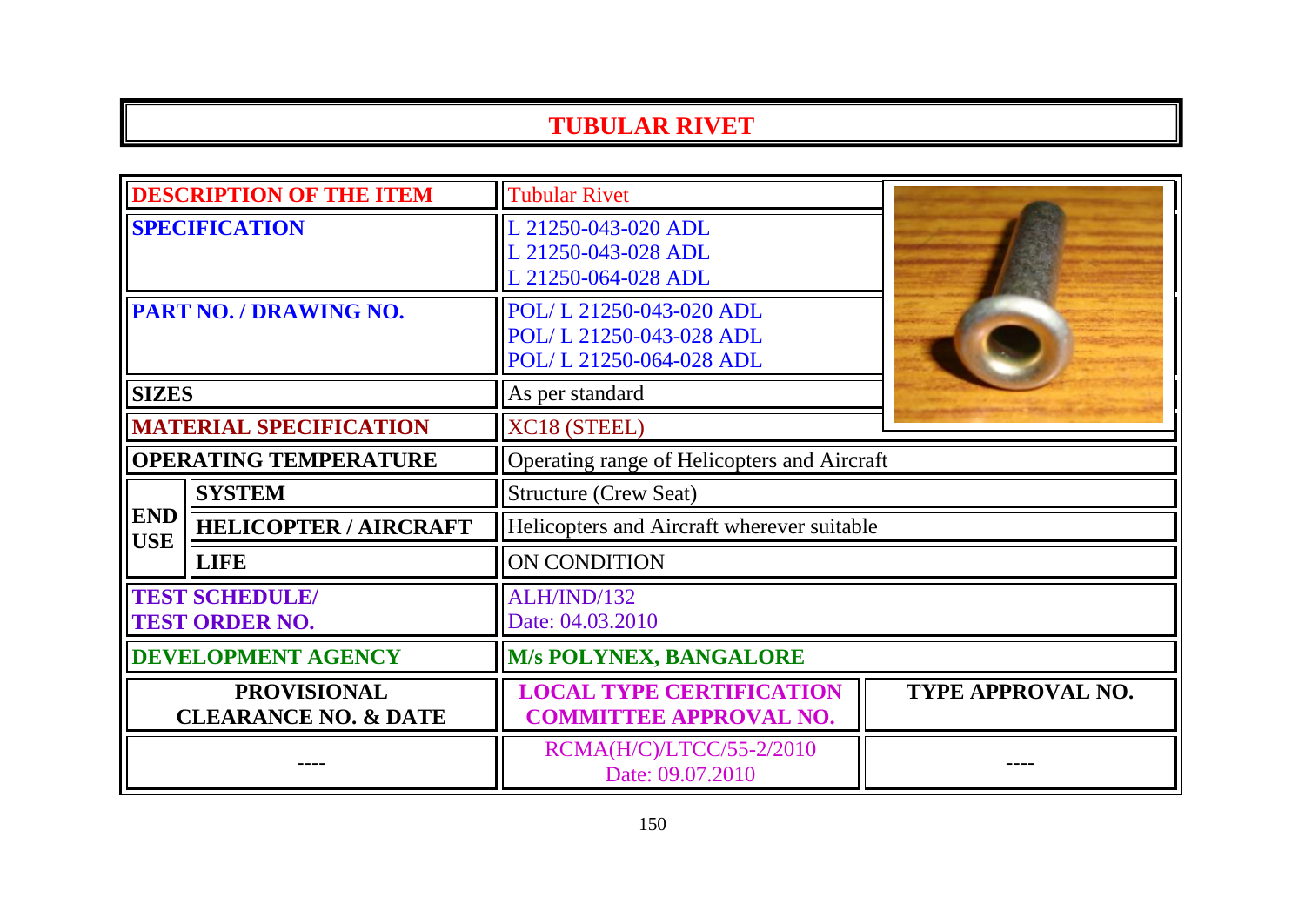# **RIVET**

| <b>DESCRIPTION OF THE ITEM</b>                        |                               | Rivet                                                                                                                                                                                                                                                                                                                                                                                                                                                                                                                            |  |                   |
|-------------------------------------------------------|-------------------------------|----------------------------------------------------------------------------------------------------------------------------------------------------------------------------------------------------------------------------------------------------------------------------------------------------------------------------------------------------------------------------------------------------------------------------------------------------------------------------------------------------------------------------------|--|-------------------|
| <b>SPECIFICATION</b>                                  |                               | <b>LN 9198</b>                                                                                                                                                                                                                                                                                                                                                                                                                                                                                                                   |  |                   |
| PART NO. / DRAWING NO.                                |                               | LN 9198 - 2406EF, 2405B, 2405BF, 2405C, 2405CF, 2405F, 2406B, 2406BF, 2406C, 2406CF,<br>2406EF, 2406F, 2408B, 2408BF, 2408C, 2408CF, 2408EF, 2408F, 2410B, 2412B, 3205BF,<br>3206B, 3206BF, 3206C, 3206CF, 3206F, 3208B, 3208BF, 3208C, 3208CF, 3208EF, 3208F,<br>3210B, 3210C, 3210CB, 3210CF, 3210F, 3212B, 3212C, 3212F, 3214B, 3216B, 3218B, 4006C,<br>4008B, 4008BF, 4008C, 4008F, 4010B, 4010C, 4010E, 4012B, 4012C, 4012E, 4014C, 4014CF,<br>4016C, 4018C, 4020C, 4020CF, 4810C, 4812C, 4814C, 4816C, 4818C, 4820C, 4824C |  |                   |
| <b>SIZES</b>                                          |                               | As per standard                                                                                                                                                                                                                                                                                                                                                                                                                                                                                                                  |  |                   |
|                                                       | <b>MATERIAL SPECIFICATION</b> | Aluminum Alloy 2017, 2117                                                                                                                                                                                                                                                                                                                                                                                                                                                                                                        |  |                   |
| <b>OPERATING TEMPERATURE</b>                          |                               | Operating temperature of helicopters/aircrafts                                                                                                                                                                                                                                                                                                                                                                                                                                                                                   |  |                   |
|                                                       | <b>SYSTEM</b>                 | Structure Assembly / Airframe                                                                                                                                                                                                                                                                                                                                                                                                                                                                                                    |  |                   |
| <b>END</b><br><b>USE</b>                              |                               | <b>HELICOPTER / AIRCRAFT</b>   Helicopters and other Aircraft wherever suitable                                                                                                                                                                                                                                                                                                                                                                                                                                                  |  |                   |
|                                                       | <b>LIFE</b>                   | ON CONDITION                                                                                                                                                                                                                                                                                                                                                                                                                                                                                                                     |  |                   |
| <b>TEST SCHEDULE/</b><br><b>TEST ORDER NO.</b>        |                               | QTS/ALH/55<br>Date: 22.04.2003                                                                                                                                                                                                                                                                                                                                                                                                                                                                                                   |  |                   |
| <b>DEVELOPMENT AGENCY</b>                             |                               | M/S SIKA INTERPLANT SYSTEMS LTD., BANGALORE                                                                                                                                                                                                                                                                                                                                                                                                                                                                                      |  |                   |
| <b>PROVISIONAL</b><br><b>CLEARANCE NO. &amp; DATE</b> |                               | <b>LOCAL TYPE CERTIFICATION</b><br><b>COMMITTEE APPROVAL NO.</b>                                                                                                                                                                                                                                                                                                                                                                                                                                                                 |  | TYPE APPROVAL NO. |
|                                                       |                               | RCMA(H/C)/LTCC/55-2/2008<br>DATE: 14.01.2008                                                                                                                                                                                                                                                                                                                                                                                                                                                                                     |  |                   |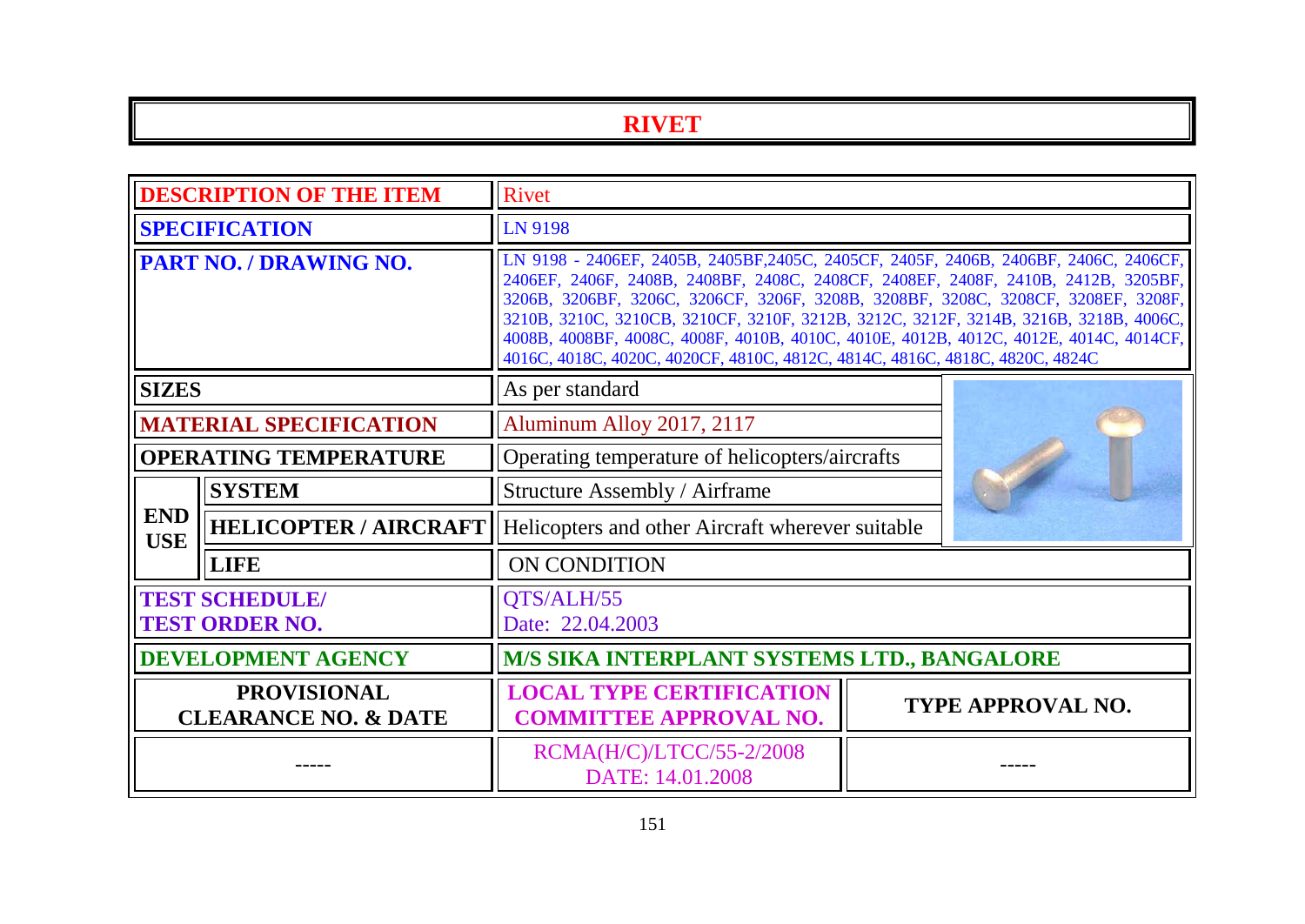### **RIVET**

| <b>DESCRIPTION OF THE ITEM</b>                        |                              | Rivet                                                                                                                                                                                                                                                                                                                                                                                                                                                                                                             |  |                          |
|-------------------------------------------------------|------------------------------|-------------------------------------------------------------------------------------------------------------------------------------------------------------------------------------------------------------------------------------------------------------------------------------------------------------------------------------------------------------------------------------------------------------------------------------------------------------------------------------------------------------------|--|--------------------------|
| <b>SPECIFICATION</b>                                  |                              | LN 9198                                                                                                                                                                                                                                                                                                                                                                                                                                                                                                           |  |                          |
| PART NO. / DRAWING NO.                                |                              | LN 9198 - 2404B, LN 9199 - 4014C, 1606B, 2404B, 2404F, 2405B, 2405BF, 2405C, 2405F,<br>2406B, 2406BF, 2406C, 2406CF, 2406D, 2406E, 2406EF, 2406F, 2408B, 2408C, 2408CF, 2408E,<br>2408EF, 2408F, 2409B, 2410B, 2410CF, 2410EF, 2412B, 2412F, 2414B, 2414EF, 2804F, 3204B,<br>3206B, 3206C, 3206CF, 3206F, 3208B, 3208C, 3208F, 3210B, 3210F, 3212B, 3212F, 3214B,<br>3214C, 3214F, 3216B, 4006C, 4008B, 4008C, 4010B, 4010C, 4012B, 4012C, 4014F, 4016B,<br>4812C, 4816C, 4818C, S-2406B, S-2406EF, 2408EF, 2408F |  |                          |
| <b>SIZES</b>                                          |                              | As per standard                                                                                                                                                                                                                                                                                                                                                                                                                                                                                                   |  |                          |
| <b>MATERIAL SPECIFICATION</b>                         |                              | Aluminum Alloy 2017, 2117                                                                                                                                                                                                                                                                                                                                                                                                                                                                                         |  |                          |
| <b>OPERATING TEMPERATURE</b>                          |                              | Operating temperature of helicopters/aircrafts                                                                                                                                                                                                                                                                                                                                                                                                                                                                    |  |                          |
|                                                       | <b>SYSTEM</b>                | <b>Fuel System / Structural Assembly</b>                                                                                                                                                                                                                                                                                                                                                                                                                                                                          |  |                          |
| <b>END</b><br><b>USE</b>                              | <b>HELICOPTER / AIRCRAFT</b> | Helicopters and other Aircraft wherever suitable                                                                                                                                                                                                                                                                                                                                                                                                                                                                  |  |                          |
|                                                       | <b>LIFE</b>                  | ON CONDITION                                                                                                                                                                                                                                                                                                                                                                                                                                                                                                      |  |                          |
| <b>TEST SCHEDULE /</b><br><b>TEST ORDER NO.</b>       |                              | QTS/ALH/55<br>Date: 22.04.2003                                                                                                                                                                                                                                                                                                                                                                                                                                                                                    |  |                          |
| <b>DEVELOPMENT AGENCY</b>                             |                              | <b>M/S SIKA INTERPLANT SYSTEMS LTD., BANGALORE</b>                                                                                                                                                                                                                                                                                                                                                                                                                                                                |  |                          |
| <b>PROVISIONAL</b><br><b>CLEARANCE NO. &amp; DATE</b> |                              | <b>LOCAL TYPE CERTIFICATION</b><br><b>COMMITTEE APPROVAL NO.</b>                                                                                                                                                                                                                                                                                                                                                                                                                                                  |  | <b>TYPE APPROVAL NO.</b> |
|                                                       |                              | RCMA(H/C)/LTCC/55-2/2008<br>Date: 14.01.2008                                                                                                                                                                                                                                                                                                                                                                                                                                                                      |  |                          |